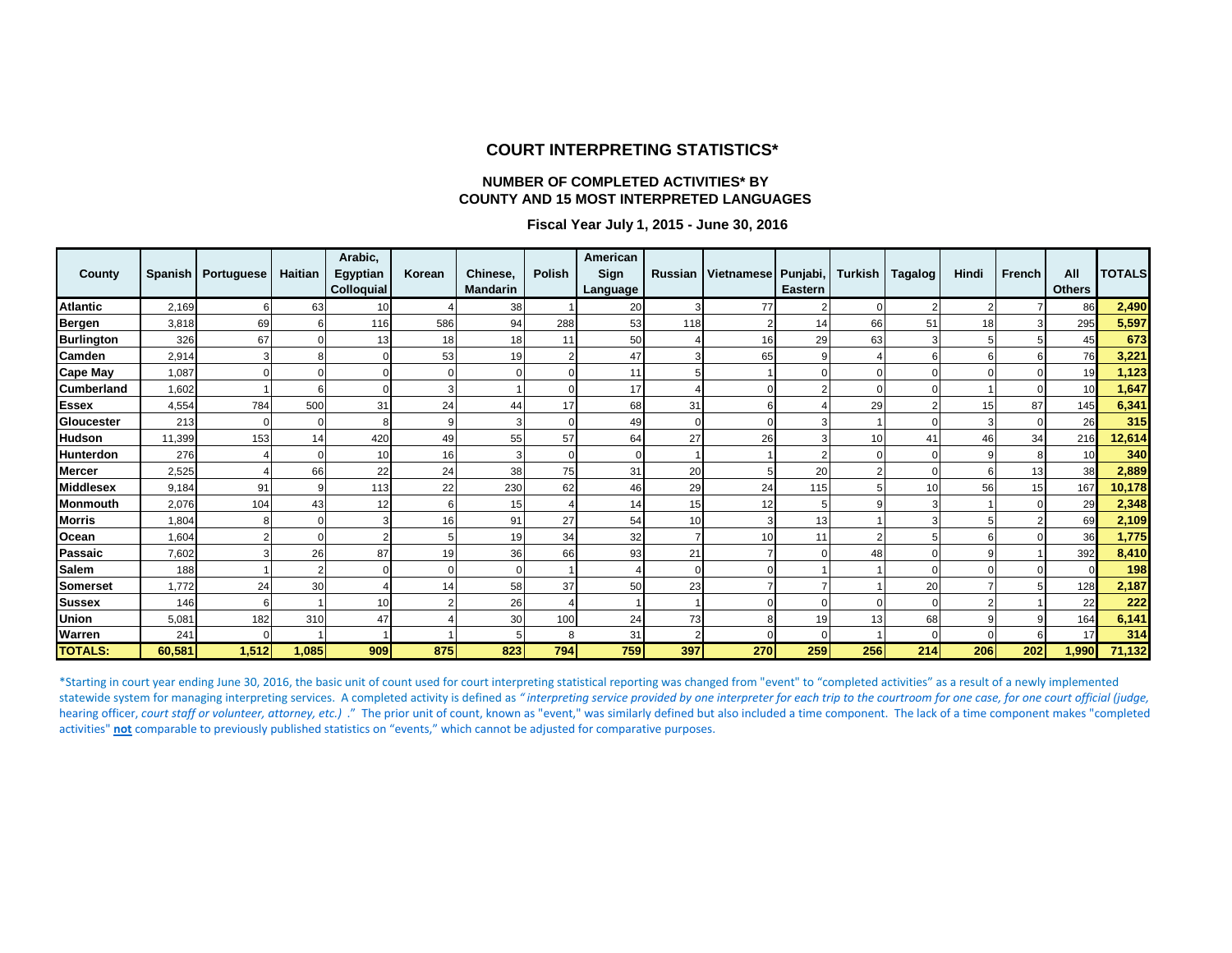# **COURT INTERPRETING STATISTICS\***

### **STATEWIDE COMPLETED ACTIVITIES BY COURT OFFICIAL**

#### **Fiscal Year July 1, 2015 to June 30, 2016**

| <b>County</b>     | Judge  | <b>Hearing</b><br><b>Officer</b> | Mediator/<br><b>Arbitrator</b> | <b>Any Court</b><br><b>Support</b><br>Service** | <b>TOTAL</b> |
|-------------------|--------|----------------------------------|--------------------------------|-------------------------------------------------|--------------|
| <b>Hudson</b>     | 9,069  | 1,307                            | 610                            | 1,628                                           | 12,614       |
| <b>Middlesex</b>  | 5,100  | 691                              | 582                            | 3,805                                           | 10,178       |
| <b>Passaic</b>    | 6,202  | 1,003                            | 724                            | 481                                             | 8,410        |
| <b>Essex</b>      | 4,201  | 751                              | 239                            | 1,150                                           | 6,341        |
| <b>Union</b>      | 4,777  | 766                              | 309                            | 289                                             | 6,141        |
| <b>Bergen</b>     | 4,534  | 335                              | 138                            | 590                                             | 5,597        |
| <b>Camden</b>     | 2,296  | 219                              | 89                             | 617                                             | 3,221        |
| <b>Mercer</b>     | 2,156  | 404                              | 98                             | 231                                             | 2,889        |
| <b>Atlantic</b>   | 1,975  | 237                              | 88                             | 190                                             | 2,490        |
| <b>Monmouth</b>   | 1,624  | 170                              | 110                            | 444                                             | 2,348        |
| <b>Somerset</b>   | 1,698  | 179                              | 47                             | 263                                             | 2,187        |
| <b>Morris</b>     | 1,681  | 154                              | 123                            | 151                                             | 2,109        |
| Ocean             | 1,153  | 106                              | 58                             | 458                                             | 1,775        |
| <b>Cumberland</b> | 1,334  | 210                              | 15                             | 88                                              | 1,647        |
| <b>Cape May</b>   | 916    | 29                               | 12                             | 166                                             | 1,123        |
| <b>Burlington</b> | 520    | 42                               | 17                             | 94                                              | 673          |
| <b>Hunterdon</b>  | 229    | 27                               | 0                              | 84                                              | 340          |
| <b>Gloucester</b> | 244    | 25                               | 6                              | 40                                              | 315          |
| Warren            | 202    | 29                               | 4                              | 79                                              | 314          |
| <b>Sussex</b>     | 191    | 7                                | 5                              | 19                                              | 222          |
| <b>Salem</b>      | 149    | 23                               | $\overline{0}$                 | 26                                              | 198          |
| <b>TOTALS:</b>    | 50,251 | 6,714                            | 3,274                          | 10,893                                          | 71,132       |

\*Starting in court year ending June 30, 2016, the basic unit of count used for court interpreting statistical reporting changed from "events" to "completed activities" as a result of a newly implemented statewide system for managing interpreting services. A completed activity is defined as *"interpreting service provided by one interpreter for each trip to the courtroom for one case, for one court official (judge, hearing officer, court staff or volunteer, attorney, etc.)."* The prior unit of count known as "event" was similarly defined but also included a time component. The lack of a time component makes "completed activities" **not** comparable to previously published statistics on "events," which cannot be adjusted for comparative purposes.

\*\* Completed activities involving Judiciary staff (probation officers, ombudman and other staff members) as well as attorneys, sheriffs and volunteers.